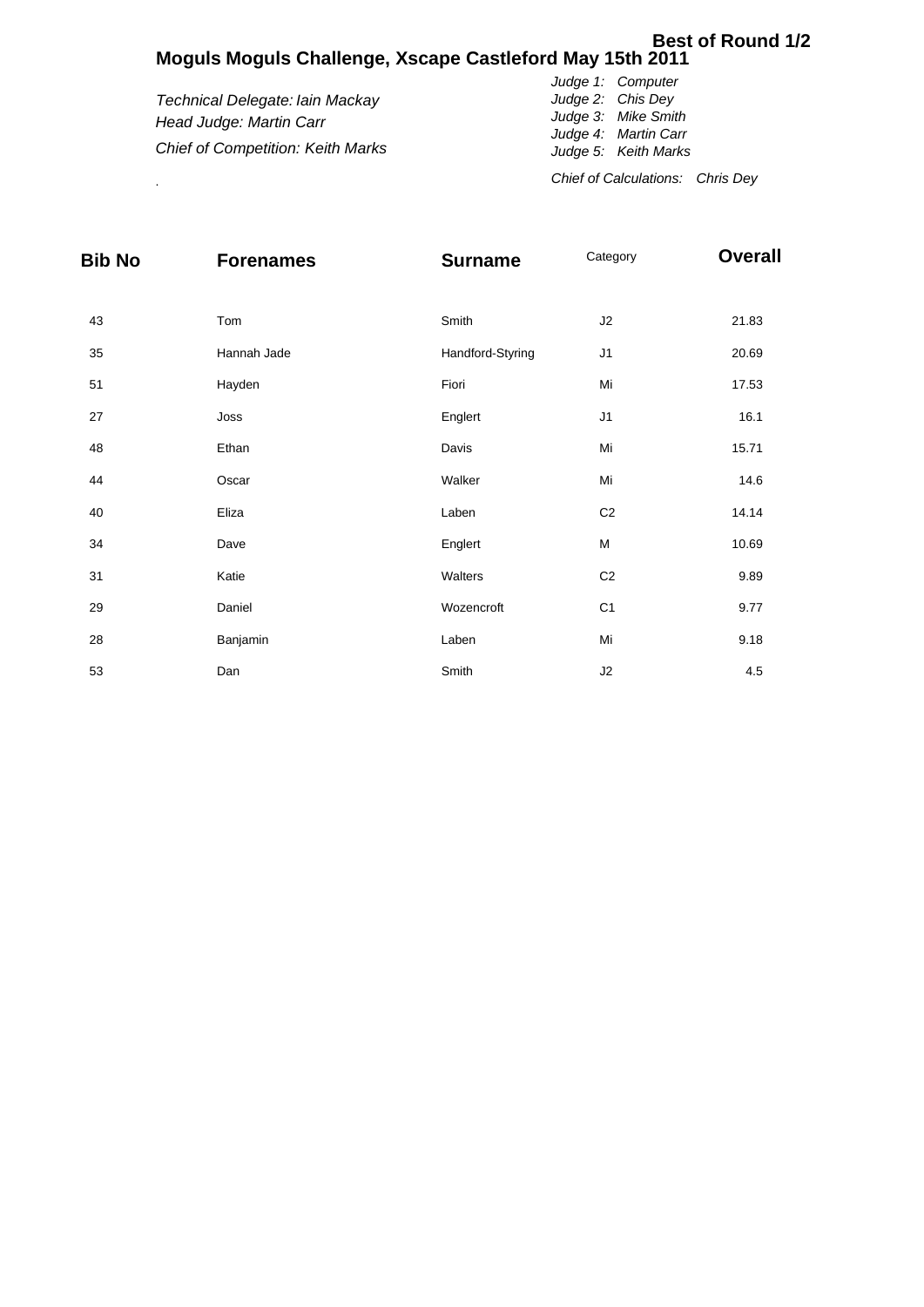| Moquis Moguls Challenge, Xscape Castleford May 15th 2011 | Chief of Calculations: Chris Dey             | <b>Round 1 Results</b> |  |  |  |  |
|----------------------------------------------------------|----------------------------------------------|------------------------|--|--|--|--|
| Technical Delegate: Iain Mackay                          | Judge 1: Computer<br>Judge 2: Chis Dey       |                        |  |  |  |  |
| Head Judge: Martin Carr                                  | Judge 3: Mike Smith                          |                        |  |  |  |  |
| <b>Chief of Competition: Keith Marks</b>                 | Judge 4: Martin Carr<br>Judge 5: Keith Marks | Pace Time:<br>13.7     |  |  |  |  |

.

| <b>Names</b>      |                  | Category       | Turns J1-3 |     |     |                                  | <b>Air J4-5</b>                                                 | Total Turns and Air |      | Time in Sec and Scor |      | <b>Overall</b> |                |
|-------------------|------------------|----------------|------------|-----|-----|----------------------------------|-----------------------------------------------------------------|---------------------|------|----------------------|------|----------------|----------------|
|                   |                  |                |            |     |     |                                  | Jump Categor                                                    |                     |      |                      |      |                |                |
| Tom<br>43         | Smith            | J2             | 4.5        | 4.5 | 4.4 | $\overline{2}$<br>2<br>bP<br>bP  | $\overline{c}$<br>$\overline{2}$<br>bP<br>bP                    | 13.4                | 4.2  | 15.93                | 4.04 | 21.64          | $\overline{1}$ |
| Hannah Jade<br>35 | Handford-Styring | J <sub>1</sub> | 4.2        | 4.2 | 4.1 | 1.9<br>1.9<br>S<br>$\mathsf S$   | $1.8$ 1.8<br>S<br>$\mathsf S$                                   | 12.5                | 2.24 | 16.12                | 3.88 | 18.62          | $\overline{c}$ |
| Joss<br>27        | Englert          | J <sub>1</sub> | 3.7        | 3.7 | 3.6 | $1.4$ 1.4<br>S<br>$\mathsf S$    | $1.2$ 1.2<br>S<br><sub>S</sub>                                  | 11                  | 1.58 | 16.53                | 3.52 | 16.1           | 3              |
| Ethan<br>48       | Davis            | Mi             | 3.8        | 3.7 | 3.9 | $1.1$ 1.1<br>S<br>$\mathsf S$    | $\mathbf{1}$<br>$\overline{\phantom{0}}$ 1<br>s<br>$\mathbf{s}$ | 11.4                | 1.28 | 17.09                | 3.03 | 15.71          | 4              |
| Hayden<br>51      | Fiori            | Mi             | 3.8        | 3.7 | 3.9 | $0.7\ 0.7$<br>S<br>S             | $0.6$ 0.6<br>S<br>S.                                            | 11.4                | 0.78 | 16.62                | 3.44 | 15.62          | 5              |
| Oscar<br>44       | Walker           | Mi             | 2.7        | 2.6 | 2.7 | $0.7\ 0.7$<br>S<br>$\mathbb S$   | $0.7\quad 0.7$<br>S<br>S                                        | 8                   | 0.84 | 15.65                | 4.29 | 13.13          | 6              |
| Eliza<br>40       | Laben            | C <sub>2</sub> | 3.5        | 3.3 | 3.6 | $0.3$ 0.3<br>St<br>St            | $0.3$ 0.3<br>St<br>St                                           | 10.4                | 0.3  | 18.34                | 1.93 | 12.63          | $\overline{7}$ |
| Dave<br>34        | Englert          | ${\sf M}$      | 3.1        | 3   | 3.1 | $0.2 \quad 0.2$<br>St<br>St      | $0.2\ 0.2$<br>St<br>St                                          | 9.19                | 0.2  | 19.06                | 1.3  | 10.69          | 8              |
| Daniel<br>29      | Wozencroft       | C <sub>1</sub> | 2.9        | 2.9 | 2.9 | $\mathbf{1}$<br>S<br>$\mathsf S$ | $0.8\ 0.8$<br>S<br>S                                            | 8.69                | 1.08 | 20.68                | 0    | 9.77           | 9              |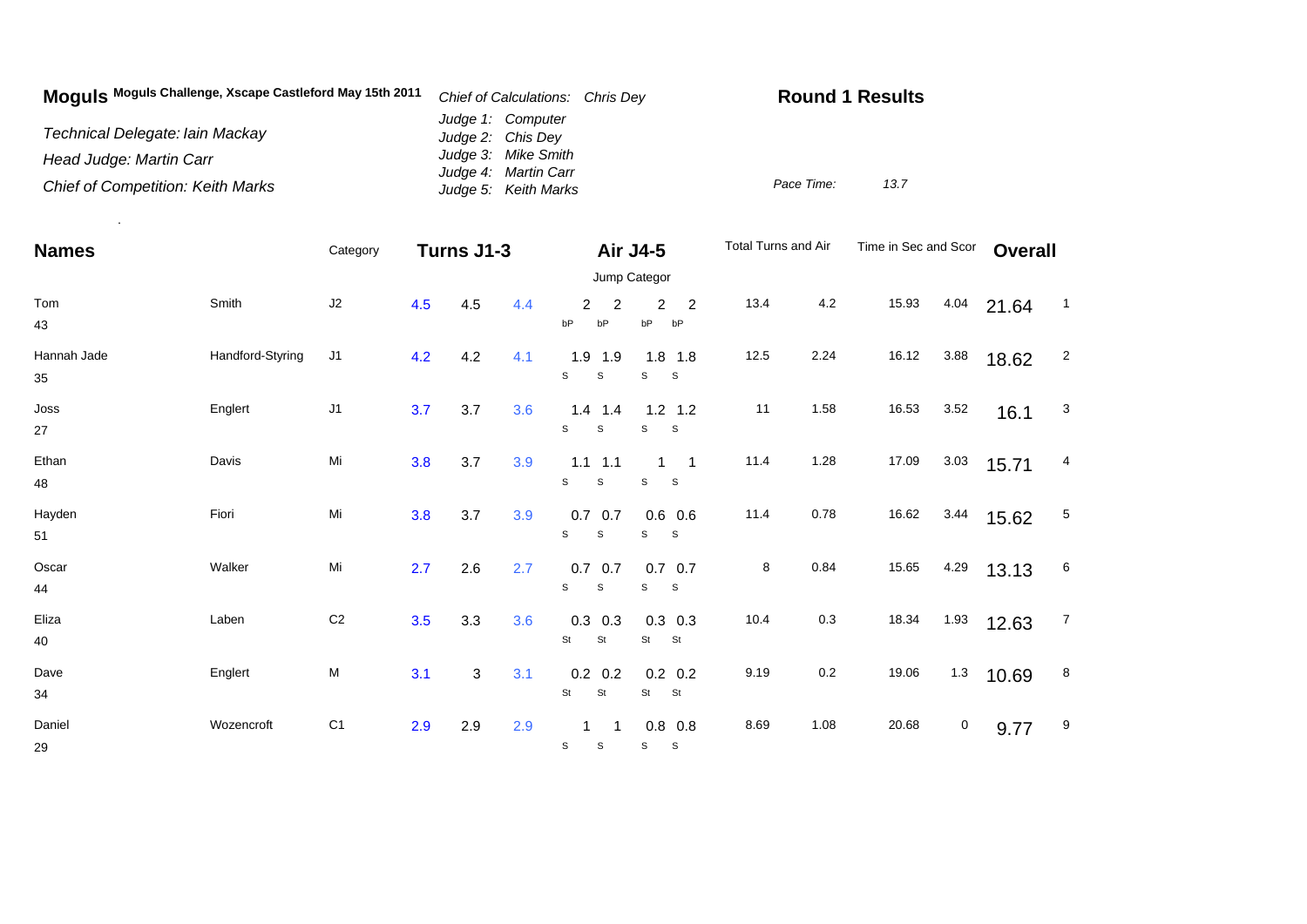| <b>Names</b>   |         | Category       | Turns J1-3 |     | Air J4-5 |                        | Total Turns and Air        |     | Time in Sec and Scor |       | <b>Overall</b> |      |    |  |
|----------------|---------|----------------|------------|-----|----------|------------------------|----------------------------|-----|----------------------|-------|----------------|------|----|--|
|                |         |                |            |     |          |                        | Jump Categor               |     |                      |       |                |      |    |  |
| Katie<br>31    | Walters | C <sub>2</sub> | 2.8        | 2.7 | 2.8      | 0.7<br>0.7<br>S.<br>S  | $0.8\quad 0.8$<br>S S      | 8.3 | 0.89                 | 20.56 | 0              | 9.19 | 10 |  |
| Banjamin<br>28 | Laben   | Mi             | 2.7        | 2.7 | 2.7      | 0.3<br>0.3<br>St<br>St | $0.3$ 0.3<br>St St         | 8.1 | 0.3                  | 19.65 | 0.78           | 9.18 | 11 |  |
| Dan<br>53      | Smith   | J2             | 1.4        | 1.3 | 1.5      | 0.3<br>0.3<br>S<br>S   | $0.2 \quad 0.2$<br>S<br>S. | 4.2 | 0.3                  | 24.65 | $\mathbf{0}$   | 4.5  | 12 |  |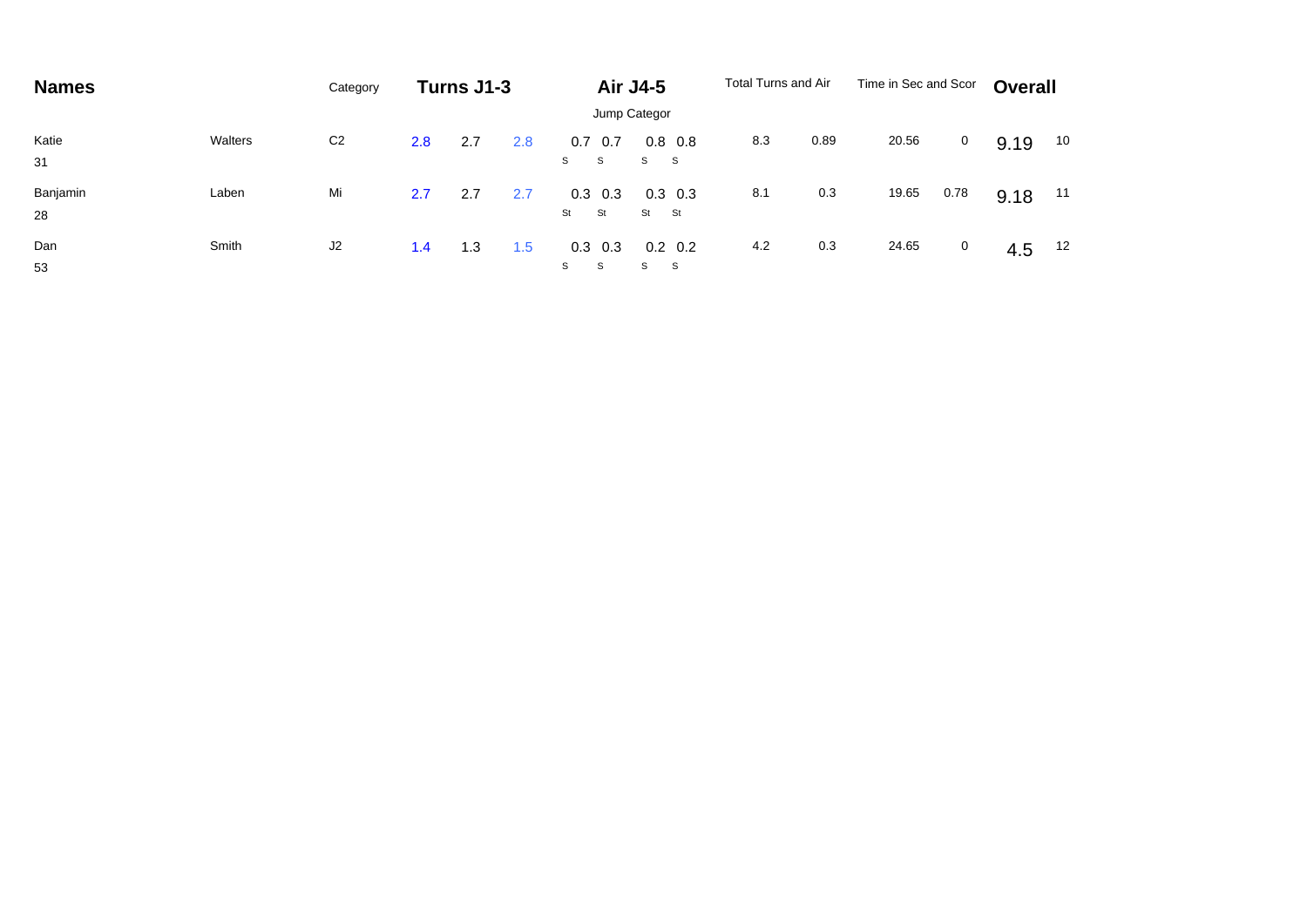| Moquis Moguls Challenge, Xscape Castleford May 15th 2011 | Chief of Calculations: Chris Dey | <b>Round 2 Results</b> |
|----------------------------------------------------------|----------------------------------|------------------------|
|                                                          | Judge 1: Computer                |                        |
| Technical Delegate: lain Mackay                          | Judge 2: Chis Dey                |                        |
| Head Judge: Martin Carr                                  | Judge 3: Mike Smith              | 13.7<br>Pace Time:     |
|                                                          | Judge 4: Martin Carr             |                        |
| <b>Chief of Competition: Keith Marks</b>                 | Judge 5: Keith Marks             |                        |

.

| <b>Forenames</b>  | <b>Surname</b>   | Category       | Judge 1 | Judge 2      | Judge 3 |                                                | Judge 4 Judge 5 Total Turns                          |      |       |       |      | Air Time Time Score Overall |
|-------------------|------------------|----------------|---------|--------------|---------|------------------------------------------------|------------------------------------------------------|------|-------|-------|------|-----------------------------|
|                   |                  |                |         |              |         | Category                                       | Category                                             |      |       |       |      |                             |
| Tom<br>43         | Smith            | J2             | 4.4     | 4.3          | 4.4     | $2.4$ 2.4<br>bP<br>bP                          | $2.2$ $2.2$<br>bP<br>bP                              | 13.1 | 4.83  | 16.09 |      | $3.9$ 21.83                 |
| Hannah Jade<br>35 | Handford-Styring | J <sub>1</sub> | 4.4     | 4.4          | 4.3     | $2.2$ 2.2<br>S<br>S                            | $2.1$ $2.1$<br>S<br>S                                | 13.1 | 2.62  | 14.87 | 4.97 | 20.69<br>$\overline{2}$     |
| Hayden<br>51      | Fiori            | Mi             | 4.1     | 4.1          | 4       | $1.1$ 1.1<br>$\mathbf{3}$<br>$\mathbf{3}$      | $1.2$ 1.2<br>$\mathbf{3}$<br>$\overline{\mathbf{3}}$ | 12.2 | 2.41  | 17.21 | 2.92 | 17.53<br>3                  |
| Ethan<br>48       | Davis            | Mi             | 3.8     | 3.7          | 3.9     | $0.7\quad 0.7$<br>$\mathbf{3}$<br>$\mathbf{3}$ | $0.8\ 0.8$<br>3<br>$\overline{\mathbf{3}}$           | 11.4 | 1.56  | 17.53 | 2.64 | 15.60<br>4                  |
| Oscar<br>44       | Walker           | Mi             | 3.3     | $\mathbf{3}$ | 3.5     | $1.5$ 1.5<br>$\mathsf{s}$<br><sub>S</sub>      | $1.3$ 1.3<br>S S                                     | 9.8  | $1.7$ | 17    | 3.1  | 14.60<br>5                  |
| Joss<br>27        | Englert          | J1             | 3.6     | 3.4          | 3.8     | $0.2\quad 0.2$<br>S<br>S                       | $0.1$ 0.1<br>$S_S$                                   | 10.8 | 0.18  | 16.9  | 3.19 | 14.17<br>6                  |
| Eliza<br>40       | Laben            | C <sub>2</sub> | 3.8     | 3.6          | 4       | 0.9<br>0.9<br>S<br>S                           | $0.9$ 0.9<br>S<br><sub>S</sub>                       | 11.4 | 1.08  | 18.65 | 1.66 | 14.14<br>$\overline{7}$     |